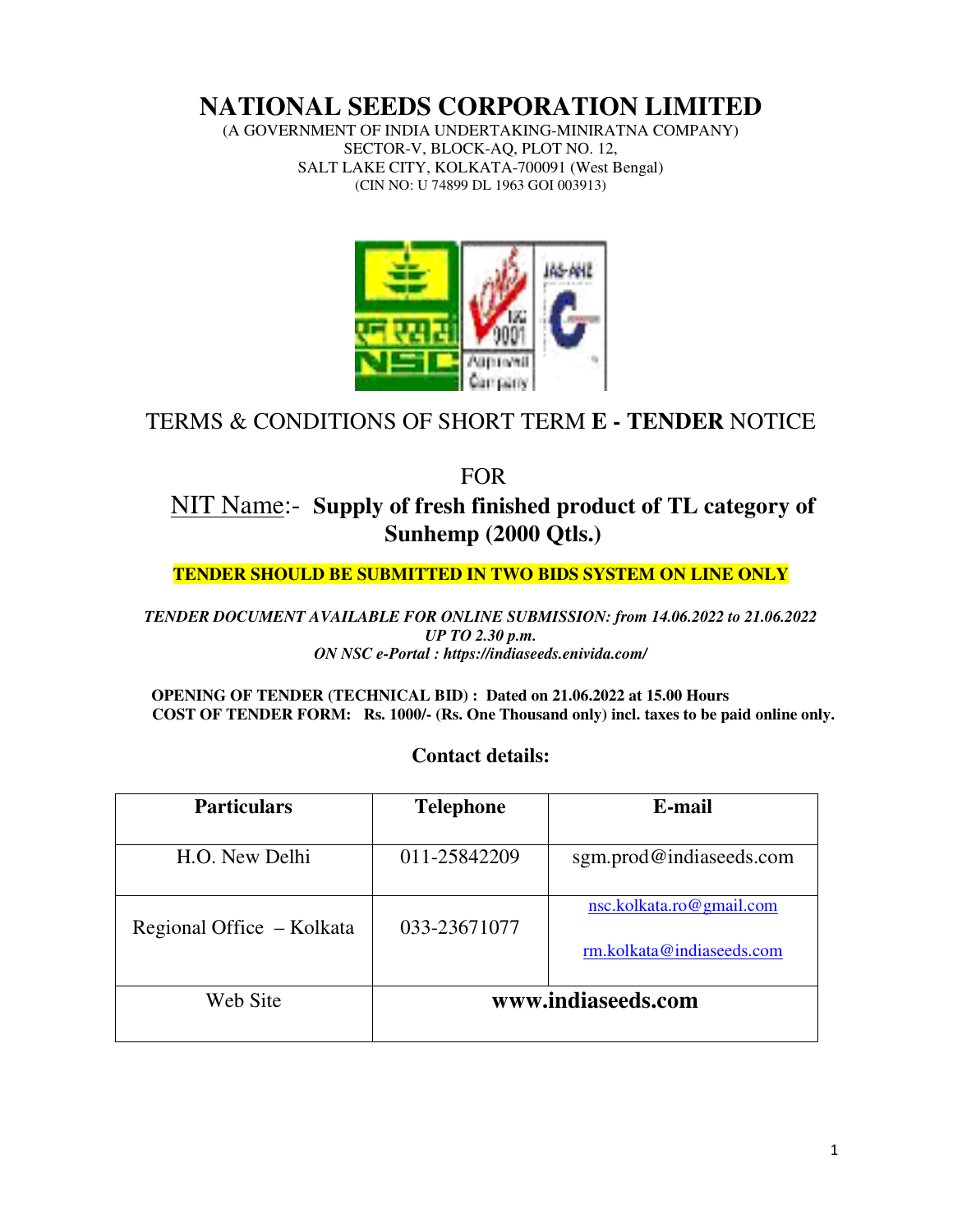### **NATIONAL SEEDS CORPORATION LIMITED (A GOVERNMENT OF INDIA UNDERTAKING) SECTOR-V, BLOCK-A-Q, PLOT NO. 12, SALT LAKE CITY, KOLKATA-700091 (West Bengal) (CIN NO:** U74899DL 1963GOI003913**)**

## **TENDER DOCUMENT INDEX**

| <b>INDEX</b>   |                                         |          |  |  |
|----------------|-----------------------------------------|----------|--|--|
| <b>SN</b>      | <b>Description</b>                      | Page No. |  |  |
| $\mathbf{1}$   | Notice Inviting E-Tender (NIT)          | 3        |  |  |
| $\overline{2}$ | Instruction to Tenderer - ONLINE MODE   | $4 - 5$  |  |  |
| 3              | Terms & conditions                      | $6-9$    |  |  |
| $\overline{4}$ | Requirements of technical bid           | 10       |  |  |
| 5              | Format of Price Bid                     | 11       |  |  |
| 6              | Check list for Technical Bid evaluation | 12       |  |  |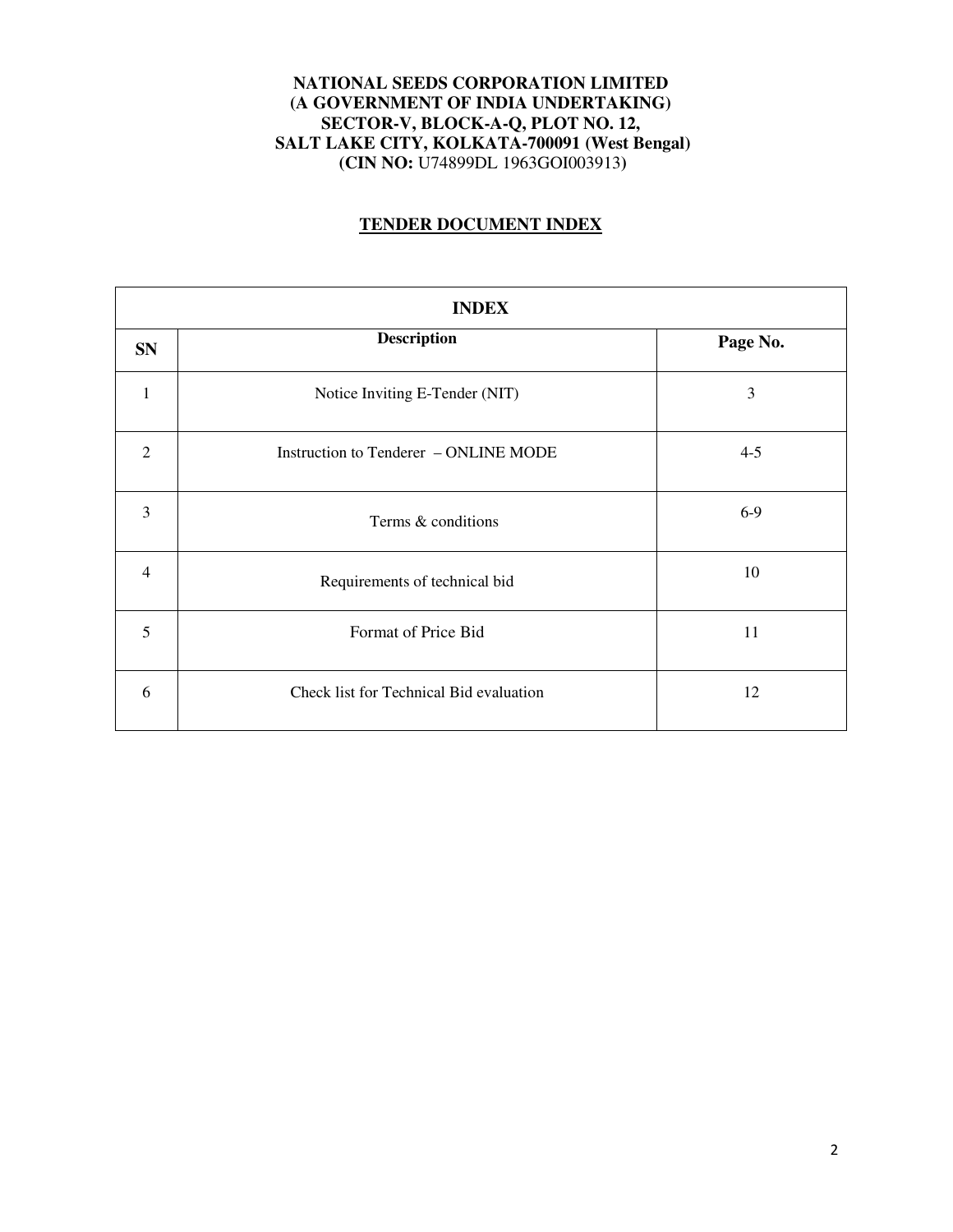#### **NATIONAL SEEDS CORPORATION LIMITED**  (A GOVT. OF INDIA UNDERTAKING MINIRATNA COMPANY) **REGIONAL OFFICE: KOLKATA - 700091 (WB) (CIN NO: U 74899 DL 1963 GOI 003913)**

#### **No: Prodn-01/NSC-KOL/2022-23/ Dated: 14.06.2022**

submission of tender

#### **"SHORT TERM E - TENDER NOTICE "**

National Seeds Corporation Ltd. (NSC) , REGIONAL OFFICE , KOLKATA-700091 (West Bengal) invites online e-tenders (in Two Bid System) for Supply of fresh finished product of TL category of Sunhemp (2000 Qtls.) as detailed below:-

| 1. Name of Work                | Supply of fresh finished product of TL category of Sunhemp (2000 Qtls.) |
|--------------------------------|-------------------------------------------------------------------------|
|                                |                                                                         |
| 2. Supply Location             | Ex-Godown & FOR – Odisha (Delivery at multilocations in different       |
|                                | blocks of Odisha state)                                                 |
| 3. Supply Period               | Within 7-10 days from the date of placement of confirmed order          |
| 4. Earnest Money               | <b>Rs. 1,00,000/-</b> (Rupees One Lakh only) to be paid online.         |
| <b>5.</b> Tender cost          | <b>Rs. 1000/-</b> (Rupees One Thousand only) to be paid online          |
| <b>6.</b> Last Date & Time for | 21.06.2022 up to 14.30 hours.                                           |

- **7.** Date & Time for opening of 21.06.2022 at 15.00 hours. Technical Bids
	- 1. Tender document will be available on NSC e-Portal: **https://indiaseeds.enivida.com/** Up to 21.06.2022 till 14.30 hours for up loading .
	- 2. The eligibility criteria for participation are given in the tender document.
	- 3. Parties participating for Tender, EMD amount should be submitted online along with cost of tender document.
	- *4. (Technical bid) may be opened on 21.06.2022 at 15.00 hours. (Price bid) will be opened on suitable date & time.*
	- 5. Tenderer should submit both Technical bid and Price bid strictly as per instructions to tenderers given in the tender documents.
	- 6. Tender not accompanied with requisite amount of EMD & Tender cost and not submitted as per instructions contained in the tender document are liable for rejection.
	- 7. The Corporation reserves the right to accept or reject any/all tenders without assigning any reason whatsoever and decision of the Corporation shall be final and binding on tenderer.

 **(P.K.Patnaik) Regional Manager**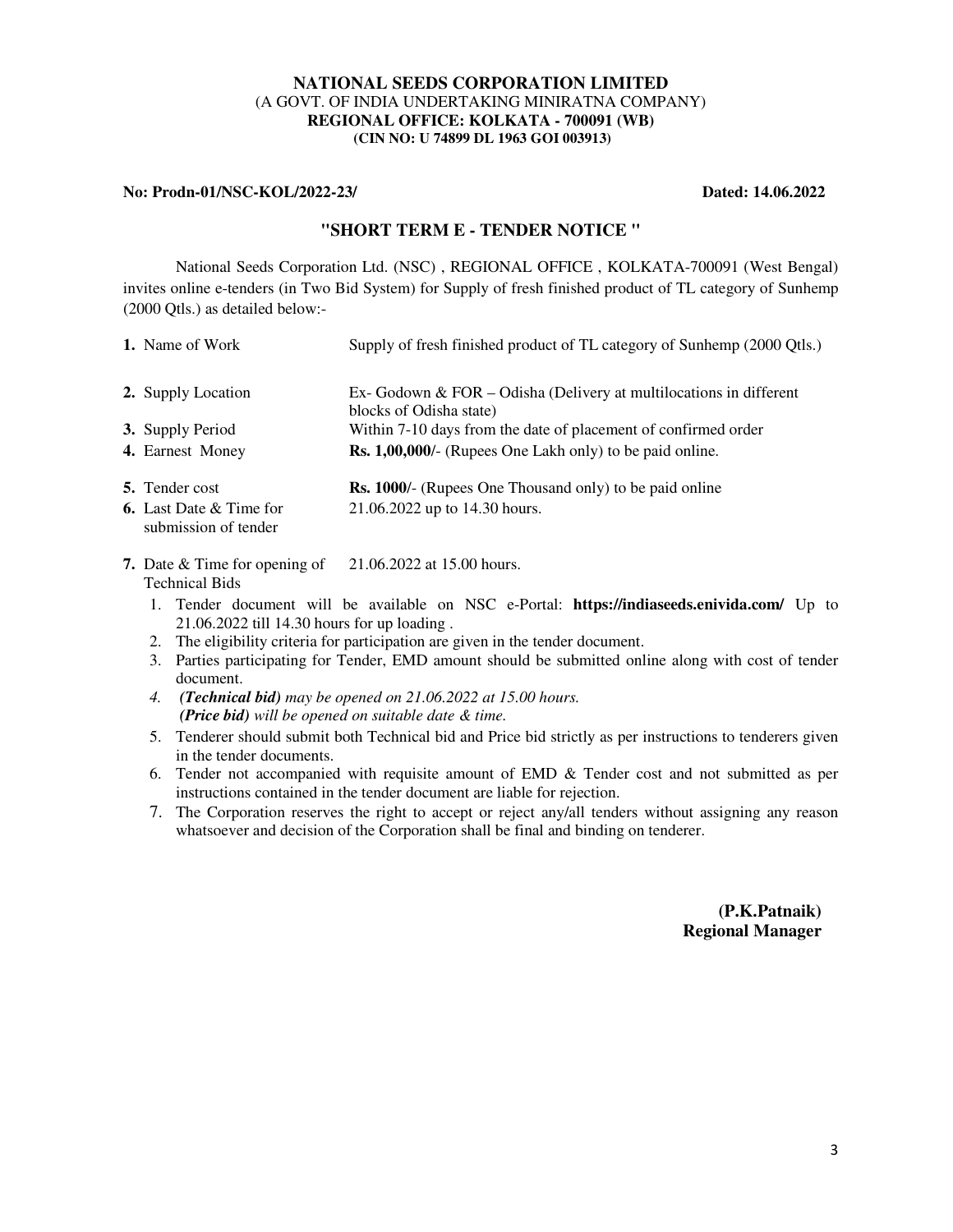#### **INSTRUCTIONS TO BIDDER – ONLINE MODE**

- 1. Bidders/Vendors/Suppliers/Contractors must get themselves registered on the portal for participating in the e-tenders published on https://indiaseeds.enivida.com by paying the charges of Rs. 2360/- (Inclusive taxes) per year.
- 2. Bidders must provide the details of PAN number, registration details etc as applicable and submit the related documents. The user id will be activated only after submission of complete details. The activation process will take minimum 24 working hour's enividahelpdesk@gmail.com
- 3. Bidders must have a valid email id and mobile number.
- 4. Bidders are required to obtain Class 3 Digital Certificates (Signing & Encryption) as per their company details.
- 5. Once bidder DSC is mapped with the user id, the same DSC must not be used for another user id on the same portal. However bidder can update the digital certificate to another user id after unmapping it from the exiting user id.
- 6. Bidders now can login with the activated user Id  $&$  DSC for online tender submission process in this portal.
- 7. Bidders can upload required documents for the tender well in advance under My Documents and these documents can be attached to the tender during tender participation as per the tender requirements. This will save the bid submission duration/time period and reduce upload time of bid documents.
- 8. Bidders must go through the downloaded tender documents and prepare and upload bid documents as per the requirements of the department.
- 9. Once the bidders have selected the tenders they are interested in, Bidders will pay the processing fee Rs 550/- per tender (NOT REFUNDABLE) by net-banking / Debit / Credit card then Bidder may download the Bid documents etc. Once Bidders will pay both fee tenders status will be shown "form received". This would enable the e- tender Portal to intimate the bidders through e-mail in case there is any corrigendum issued to the tenderdocument.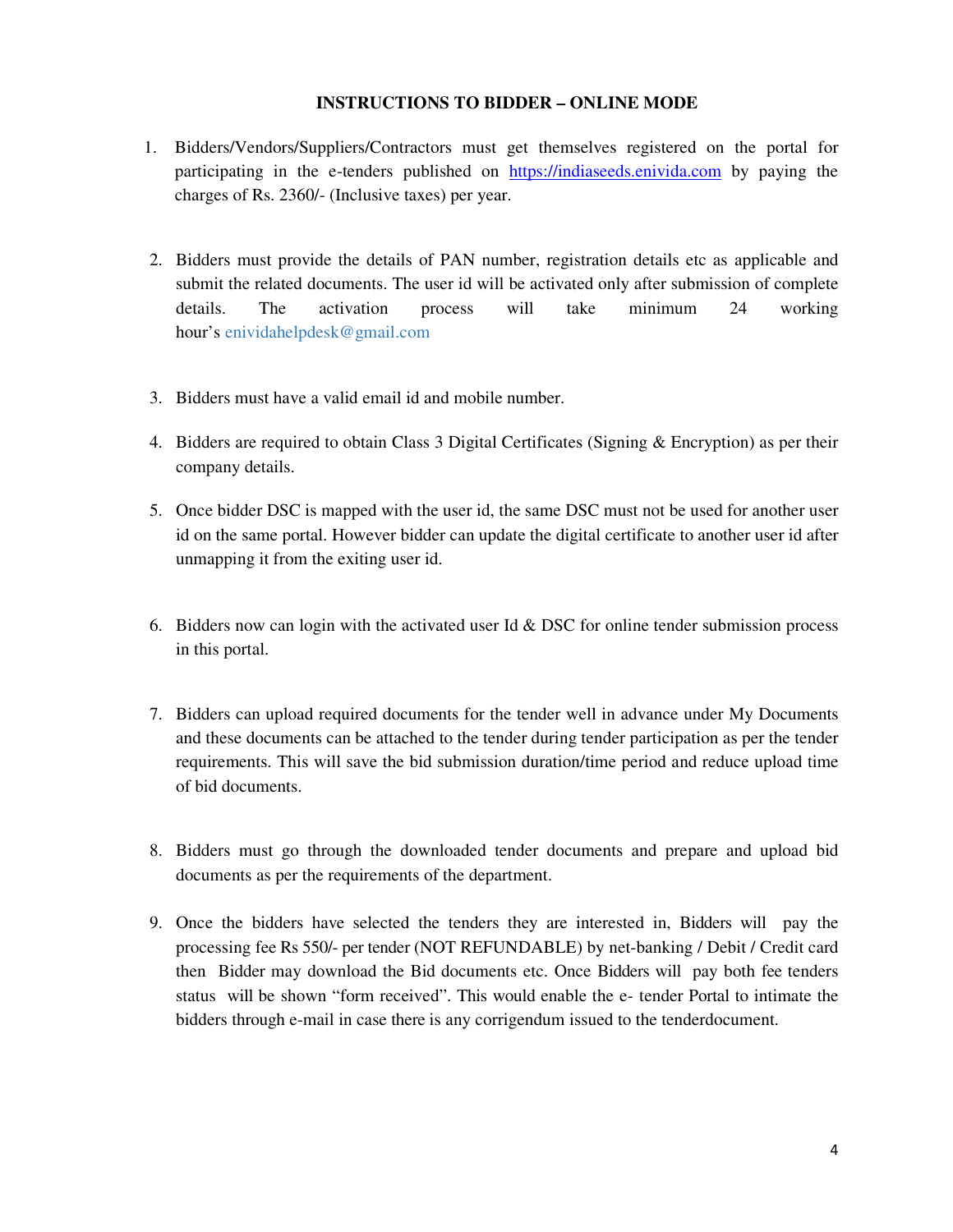- 10. Bidders are advised to read complete BoQ/SoQ/Price Bid/Financial Bid and Terms & Conditions before quoting rates in the bid document.
- 11. Any modification/replacement in BoQ/SoQ/Price Bid/Financial bid template is not allowed. Bidders must quote only in predefined fields in the bid sheet and save the bid sheet. After saving, the same bid sheet must be uploaded in the portal.
- 12. Bidders must pay required payments (Tender fee, EMD, Tender Processing Fee etc) as mentioned in the tender document, before submitting the bid.
- 13. Bidders are recommended to use PDF files for uploading the documents. Only price bid sheet will be in Excel format.
- 14. The bidders must ensure to get themselves registered on the portal at least 1 week before the tender submission date and get trained on the online tender submission process. For tender submission and registration process bidders are advised to refer respective manuals on website. Tender inviting Authority/Department will not be held responsible for any sort of delay or the difficulties faced during the submission of bids online by the bidders due to local issues like internet connectivity/PC speed/etc...
- 15. Offline Submission of bids/documents/rates by the bidders will not be accepted by the department, under any circumstance.
- 16. After final submission of the bid, a confirmation message and bid submission acknowledgement will be generated by the portal. The bid submission acknowledgement contains details of all documents submitted along with bid summary, token number, date & time of submission of the bid and other relevant details. Bidder can keep print of the bid submission acknowledgement.
- 17. If bidder is resubmitting the bid, bidder must confirm existence of all the required documents, financial bid and again submit the bid. Once submitted, the bid will be updated.
- 18. Submission of the bid means that the bid is saved online; but system does not confirm correctness of the bid. Correctness of the bid will be decided by tender inviting authority only.
- 19. The time displayed in the server is IST(GMT 5:30) and same will be considered for all the tendering activities. Bidders must consider the server time for submission of bids.
- 20. Bid documents being entered by the Bidders/Vendors/Contractors will be encrypted at the client end and the software uses PKI encryption techniques to ensure security/secrecy of the data. The submitted bid documents/data become readable only after tender opening by the authorized individual.

## **Thank You**

**Technical Support - Phone:8927976198, 9355030617, 8448288980 Tel: 011-49606060 Email ID - enividahelpdesk@gmail.com**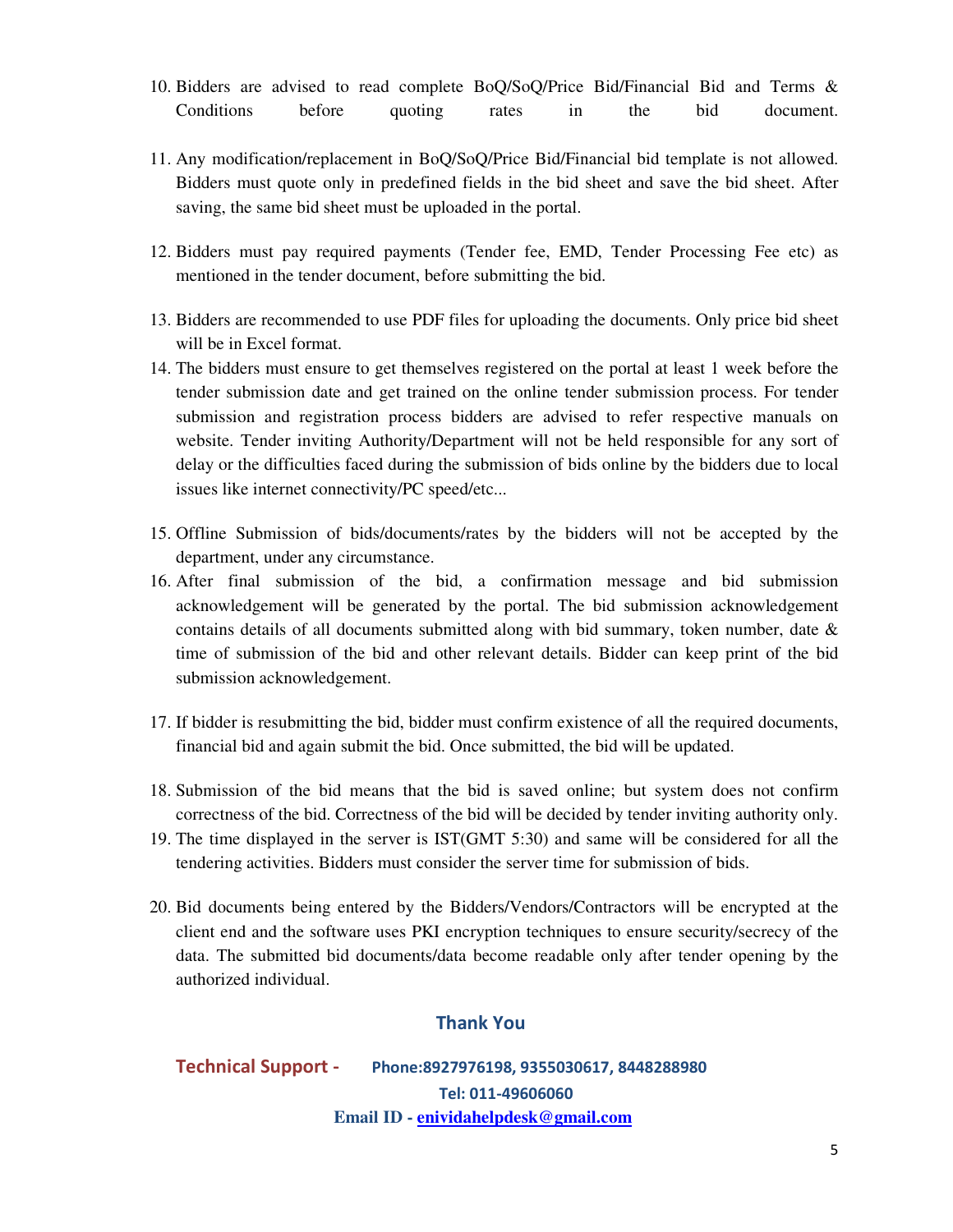# **INVITATION OF COMPETITIVE BID FOR PURCHASE OF SEED**

National Seeds Corporation Limited(NSC) intends to purchase the following quantity of **Truthfully Labelled seeds,** duly packed and tagged in NSC bags; from reputed seed producers/organizers/firms/cooperative societies and seed companies for sowing during **Kharif 2022** through sealed tender under **two bid system.** 

| Sr.<br>No. | Crop    | <b>Variety</b>                                             | <b>Class</b> | Quantity<br>(in Qtls.) |
|------------|---------|------------------------------------------------------------|--------------|------------------------|
|            | Sunhemp | SUIN-3/JRJ-610/K-12/PAU-1691/<br>Narendra Sanai-1/ Sailesh | TI           | 2000.00                |
|            |         | <b>Total</b>                                               |              | 2000.00                |

- 1. Tender document will be available on NSC e-Portal: **https://indiaseeds.enivida.com/** upto 2:30 PM of 21.06.2022 for uploading.
- 2. Parties participating for tender will submit Tender fee as well as EMD online.

## **TERMS AND CONDITIONS:**

**1.** Rate shall be quoted in Rs./Qtl. on **'Ex-Godown' & 'FOR – Odisha' (Delivery at multilocations in different blocks of Odisha state)** basis for finally cleaned/graded, tested and packed quantity in NSC packing (exclusive of bag weight). The rate shall be all inclusive and no other claim on account of taxes etc., if any, leviable shall be entertained.

The tender shall be accompanied with tender fee (non-refundable) of **Rs. 1000/-** & interest free EMD of **Rs. 1,00,000/- (Rupees One Lakh Only)** to be deposited online.

Tender without tender fee and EMD will be rejected. EMD of unsuccessful tenderers accept the lowest bids whose offers total to 100% tendered quantity, will be retured through account payee cheque/RTGS within 45 days of tender opening. Outstanding amount if any of the tenderer with NSC will not be considered as EMD.

**Micro small enterprises MSE's registered with NSIC or any other body specified by Ministry of MSME, for such works are exempted from payment of Tender fee as well as EMD. Security deposit however, will have to be deposited in the case of grant of work.** 

- **2.** The technical bids will be opened on 21.06.2022 at 03:00 p.m. in Regional Office, Kolkata followed by opening of price bids of those tederers who qualify technically.
- **3. Price Negotiation : In the event of quoted price not being justifiable by management , negotiation can be called for with L-1 party.**
- **4.** In case L-1 bidder fails to supply the total required quantitites, the NSC will split the order among next two or more tenderers and any counter offer made thereafter by L-2, L-3, etc. shall not be treated as deemed to be negotiations.
- **5.** In case L-1 bidder fails to supply the seed due to any reason then NSC reserves the right to place order with L-2 party. In such cases the EMD of L-1 party will be forfeited and the party will be **black listed** by NSC.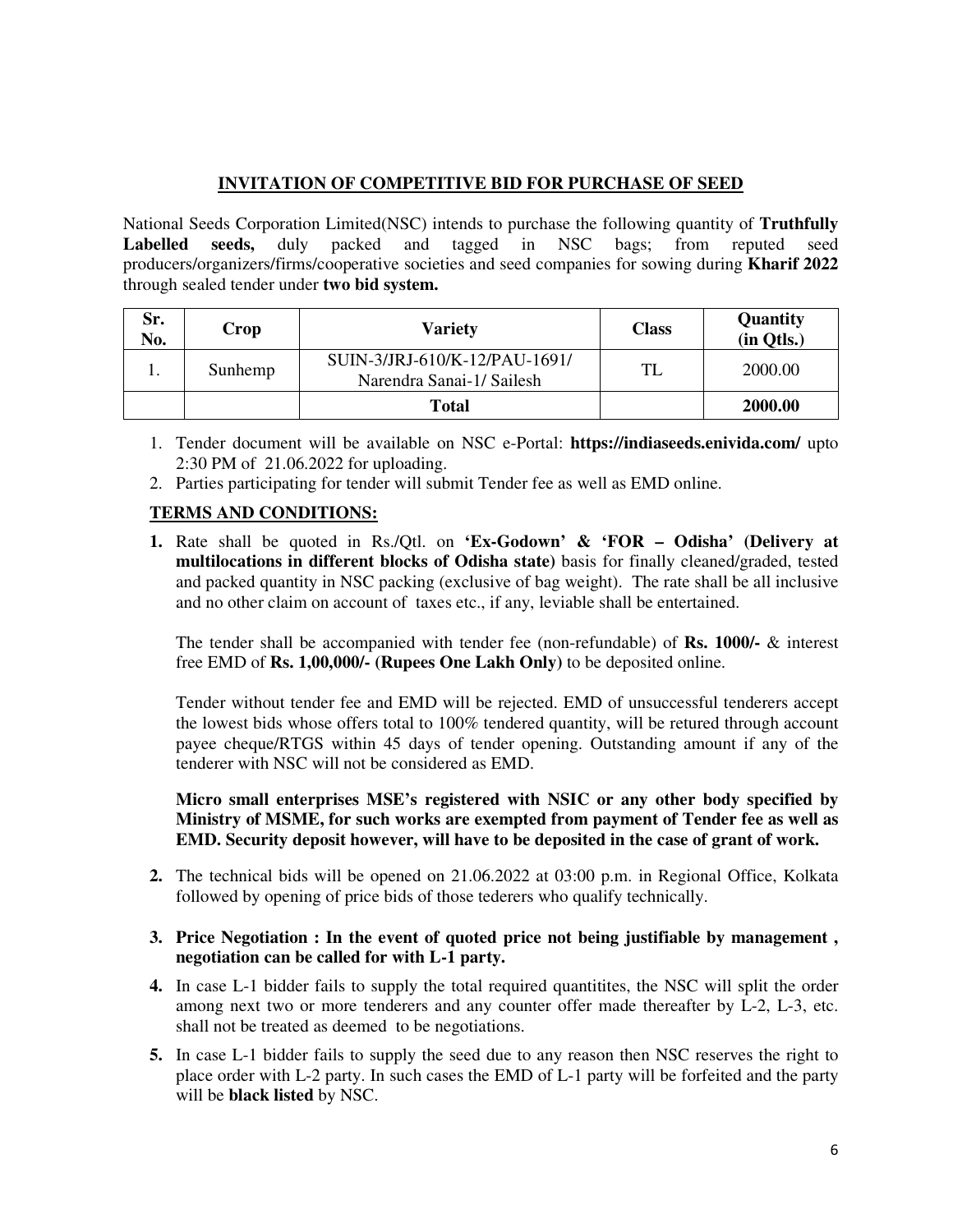- **6.** The tenderer will submit a properly labeled/sealed **representative sample of 1Kg. seed of each variety of crop at the time of finalization of the bid.**
- **7.** The tenderer's offer shall be valid for at least 120 days and supply will be completed within 7-10 days from the date of placement of confirmed order.
	- **8.** (a) NSC will issue letter of Intent / Purchase order to the successful bidders immediately on taking decission on the offers. NSC shall also issue need based demand Letter/ despatch order. Supply Shall commence on  $5<sup>th</sup>$  day of demand letter/despatch order issued by NSC and should be completed **within stipulated period or cut-off date.** NSC will not be responsible for supply beyond the stipulated time.
	- (b) The supplier shall sign an **agreement** on receipt of Letter of Intent/ Purchase Order within 5 days and remit security deposit **as per clause 11** of terms and condition.
- **9.** Failure to deliver less than 90% of approved quantity, penalty shall be imposed by NSC @ 10% of the value of the shortfall beyond 90% in the supply at the rate agreed to. For delayed supplies, a penalty of Rs. 1% of value of seed delivered late per week or part thereof limited to 5%. However, NSC shall be free to take other remedial measures like cancellation of order, purchase from other source at the risk & cost of supplier.
- **10.** The successful tenderer shall remit interest free **Security Deposit Rs. 2,00,000/- (Rupees Two Lakh only)** in the form of Demand Draft drawn or through RTGS in favour of National Seeds Corporation Ltd., Kolkata. This deposit shall be remitted within five working days from the date of receiving the NSC's purchase order/ intimation. Failure to remit the Security Deposit will imply forfeiture of EMD. The EMD deposited alongwith the tender will be adjusted against security deposit. The bid security may also be accepted in the form of Insurance Surety bonds, Fixed Deposit receipt, Banker's cheque or Bank Guarantee from any of the commercial banks.
- **11.** The successful tenderer shall at his own cost will execute **an agreement** with NSC on nonjudicial stamp paper of required value preferably **Rs.-100/-** for arranging the supply as per these terms and conditions, signing on each page of the Terms and Condition and submit the same to NSC alongwith the Security Deposit.
- **12.** The Seed shall be processed and packed as per NSC's requirement at the supplier's premises at his cost and expense. NSC shall have the right to inspect the operation from time to time.
- **13. The tenderer will arrange for the SCA'a permission for packing the offered/accepted quantity in NSC bags supplied by NSC, while NSC will issue letter to SSCA for the same, if required.**
- **14.** The tenderer shall make available to NSC a copy of the Release Order/Certificate issued by the State Seed Certification Agency (SSCA) for each lot delivered to NSC.
- **15.** NSC may draw representative samples of seed lots offered by the tenderer for testings in own lab or any other laboratory identified by NSC. Only the lots cleared by both the SCA and NSC will be accepted by NSC. NSC will draw samples for 25% more quantity than the supply order, to ensure that in event of failure of any lot in QCL there should be no shortfall in the supply from the ordered quantity.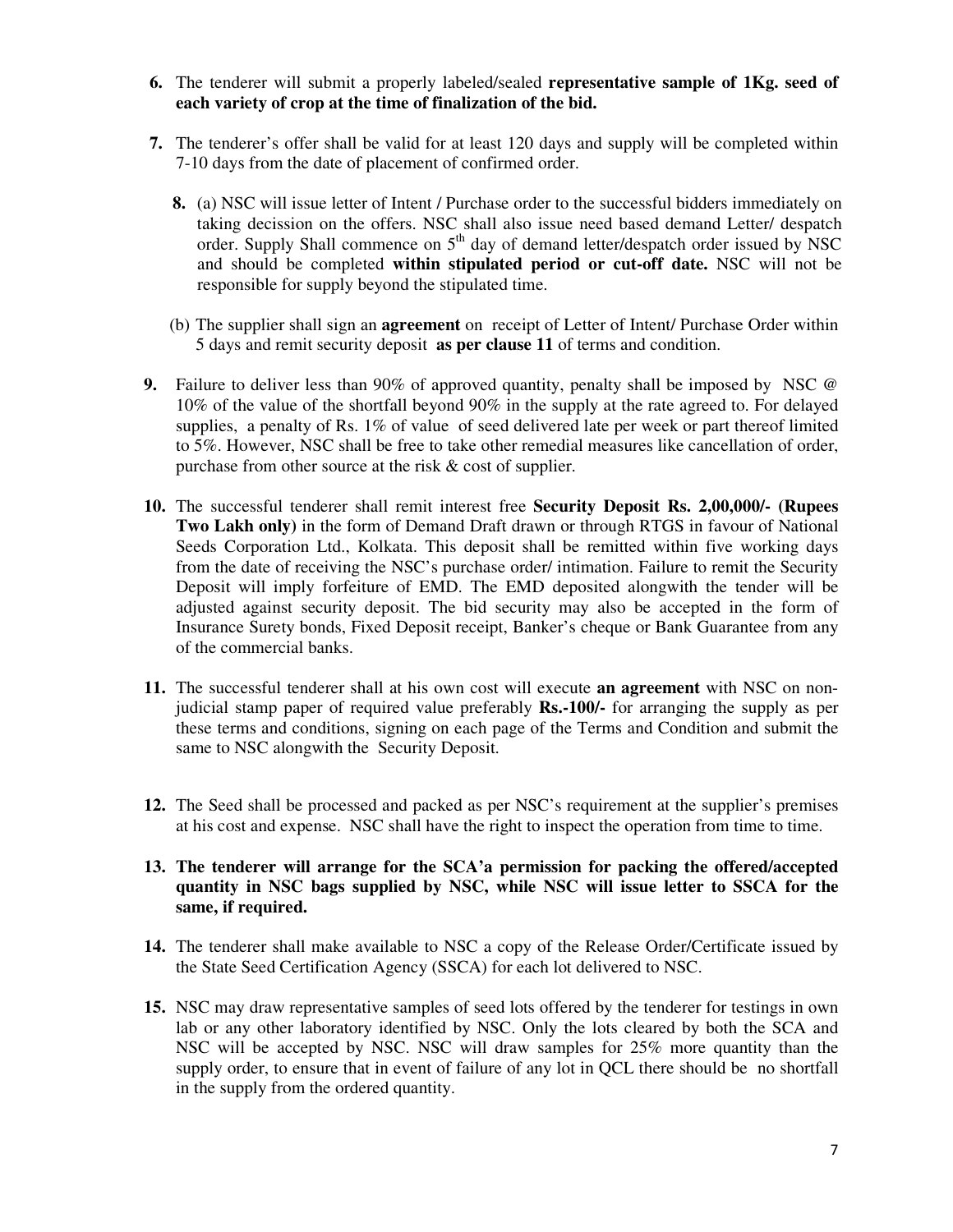- **16.** NSC will supply the packing material-bags and labels, while the tenderer will provide the certification tag. thread, seal and treatment material essentially and arrange the packing, sealing, labeling, tagging, stacking, weighment and loading at his own cost. In case of nonreadiness of the bags with NSC the tenderer may arrange printing of packing material after taking due permission from NSC and as per standard packing size prescribed by SSCA.
- **17.** The seed stock shall conform to the quality specifications prescribed in the Minimum Seed Certification Standards-2013 or as amended from time to time and shall possess good physical appearance and lusture to NSC's satisfaction.
- **18.** Tenderer failure to arrange the supply as per the Terms & Conditions will entitle NSC to cancel the order and arrange the supply of material from the next party in the tender at the cost and risk of the defaulting tenderer.
- **19.** NSC may increase/decrease the final requirement from the quantity in the NIT & seed shall be purchased only on need basis. Normally, the increase or decrease may not exceed 50% of the NIT quantity.
- **20.** If required, NSC may repeat the order for the additional quantity within four months from the date of Security Deposit remittance with mutual consent.
- **21.** 70% payment will be released through NEFT/RTGS after 30-40 days of the supply and within 30 days after the receipt of bills verified by Area Office of receiving unit subject to fulfilling the requirements set out in the Terms & Conditions.
- **22.** NSC will retain 30% payment along with the Security Deposit for 120 days from the date of last supply as performance guarantee.
- **23.** The Tenderer shall, at his cost, take back part or full quantity of such stock found not conforming to standard set out for the purpose.
- **24.** In the event of any dispute/complaint with reference to the seed quality, if supplier is unable to prove/establish genuineness of the supplied seed, he shall bear the loss/damage, if any, sustained by NSC to the relevant extent.
- **25.** Conditional offers shall not be accepted and the tenderer shall not impose any additional term & condition.
- **26.** NSC reserves the right to accept / reject any or all the tenders without assigning any reason whatsoever.
- **27.** In case any dispute arises between NSC and the other party due to any term or matter, both the parties will opt to resolve it through mutual understanding and discussion. In case, dispute remains even after discussion, then it shall be binding upon parties to resolve issue under the provisions of Arbitration & Conciliation Act, 1996 as amended from time to time. Under this provision, the Chairman-cum-Managing Director, National Seeds Corporation Limited with the concurrence of both the parties shall appoint Sole Arbitrator to resolve the issue and both the parties will have to abide by the decision. The parties will bind to resolve this dispute through arbitration before going to court of law. The arbitration shall be conducted at New Delhi and shall be in English Language. The court of Delhi shall have the jurisdiction.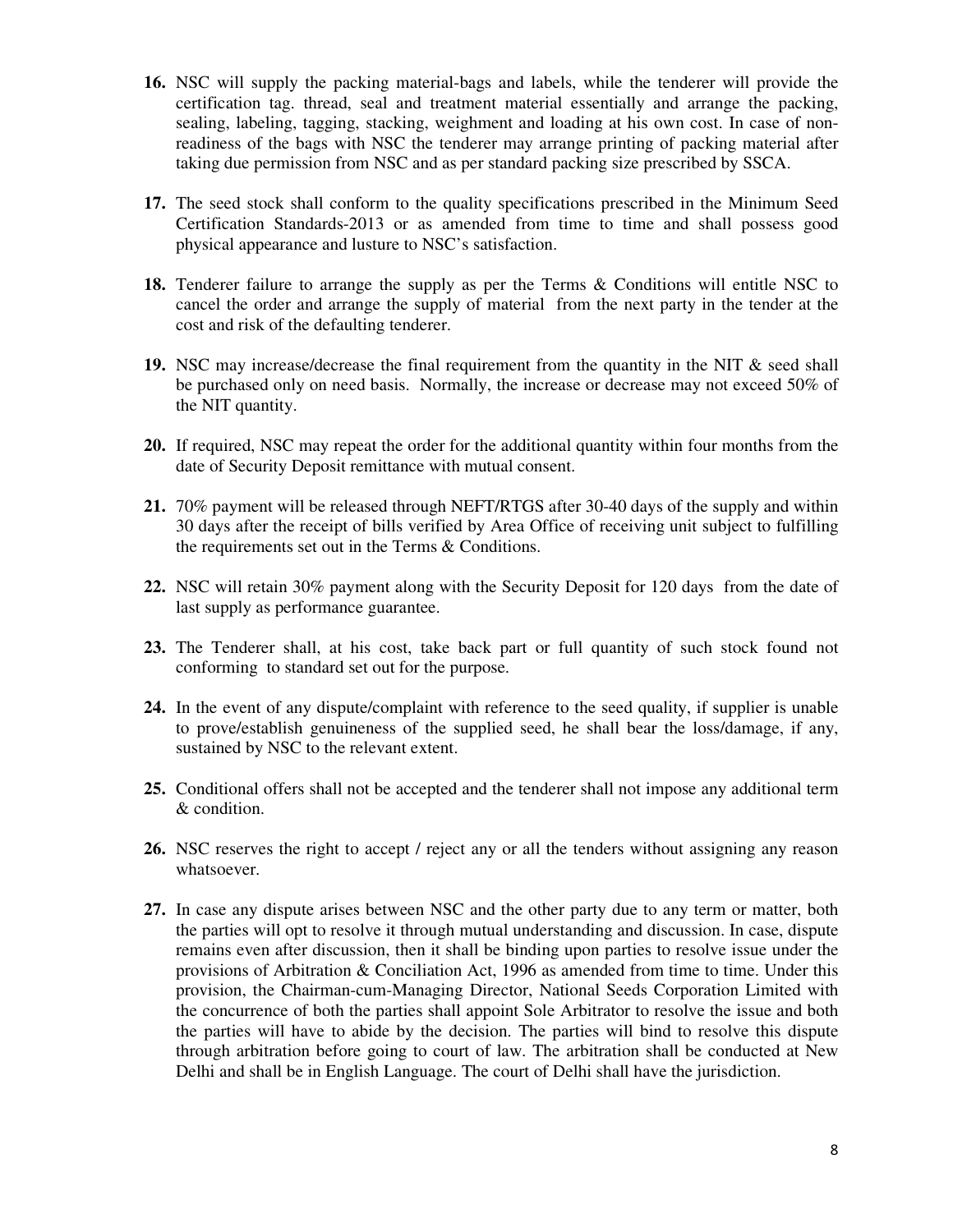#### **OTHER TERMS AND CONDITIONS:**

- **1.** NSC shall not be responsible for fluctuation of the market rate of the ordered seed. The tenderer shall be required to supply the seed at agreed rate only. The agreement may be terminated at any time due to non-performance of any of the terms and conditions of the agreement to the satisfaction of the Corporation.
- **2.** The NSC reserves the right to accept or reject either in full or part of the tender or all the tenders without assigning any reason. NSC further reserves the right to award contract/issue the order for supplies to more than one tenderer.
- **3.** In case of dispute arising out of the contract, the party/parties shall have to agree to the decision of the sole arbitrator appointed by CMD, NSC whose decision will be binding on both the parties as stipulated in terms and condition contained in para 27 above.
- **4.** The court of law situated at Delhi will have the jurisdiction in matter related this tender or and dispute during the performance of the contract.
- **5.** The tenderer shall be responsible for State Sales Tax / Central Sales Tax / VAT / GST and Income Tax liabilities, if any. NSC will not carry any tax liability related with the transaction.
- **6.** NSC will not be responsible for the losses incurred to the supplier/tenderer due to change in Govt. decisions, natural calamities, which are beyond the control of NSC.
- **7.** Quality Control Inspectors of the concerned State may draw the samples of stocks. In case, the stocks failed in test results, the tenderer will be responsible for the consequences of violation of Seed Act and Seed Laws and losses caused to NSC.
- **8.** The weight of the seed container shall be checked at any point of transaction and in case any shortage is found in the container, NSC will not pay any cost against such supplies and the tenderer shall be responsible for the legal consequences of Weights and Measures Department, if any.
- **9.** The tenderer will have to give name of the firm, name of the processing plant, godowns, postal addresses, telephone Nos. E-Mail, name of the responsible person in the tender form itself so as to make further communication. After opening the tender, Tenderer have to check their email regularly for updates.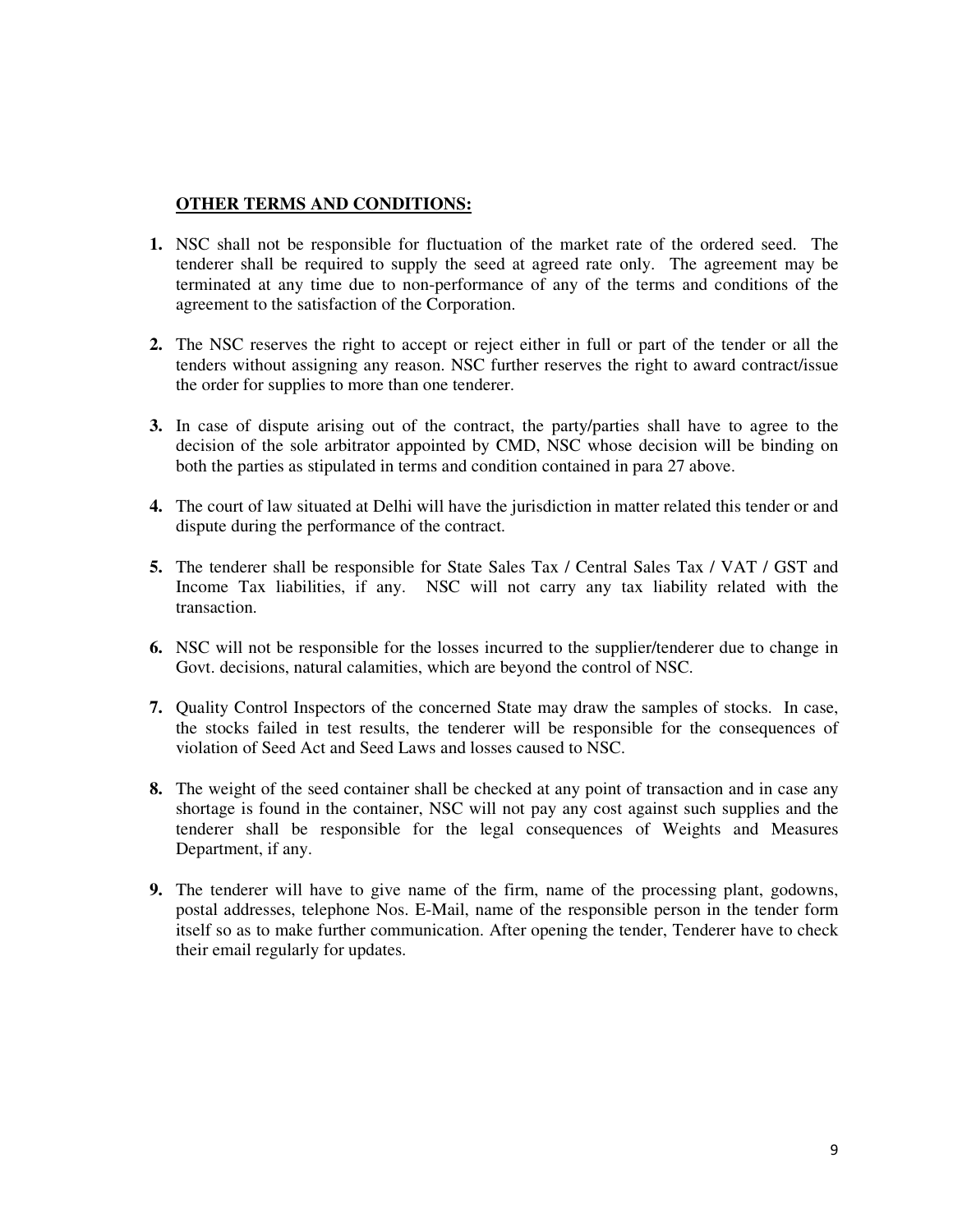#### **REQUIREMENTS OF TECHNICAL BID**

- 1. Name & Address of the bidder with Phone No. and E-mail ID:
- 2. Seed Producer's Regn. No. with SSCA & its validity(Optional.):
- 3. Seed Processing Plant Reg. No. & its validity(Optional):
- 4. Seed License No. & its validity:
- 5. Seed Production Experience Years:
- 6. GST No.
- 7. Details of Seed Prodn./Supply of Prev. Two Yrs.
- 8. Valid certificate of MSE's registered with NSIC or any other body specified by Ministry of MSME (If applicable).
- 9. Details of Tender fee/EMD:
- 10. Photocopies of above items to be uploaded.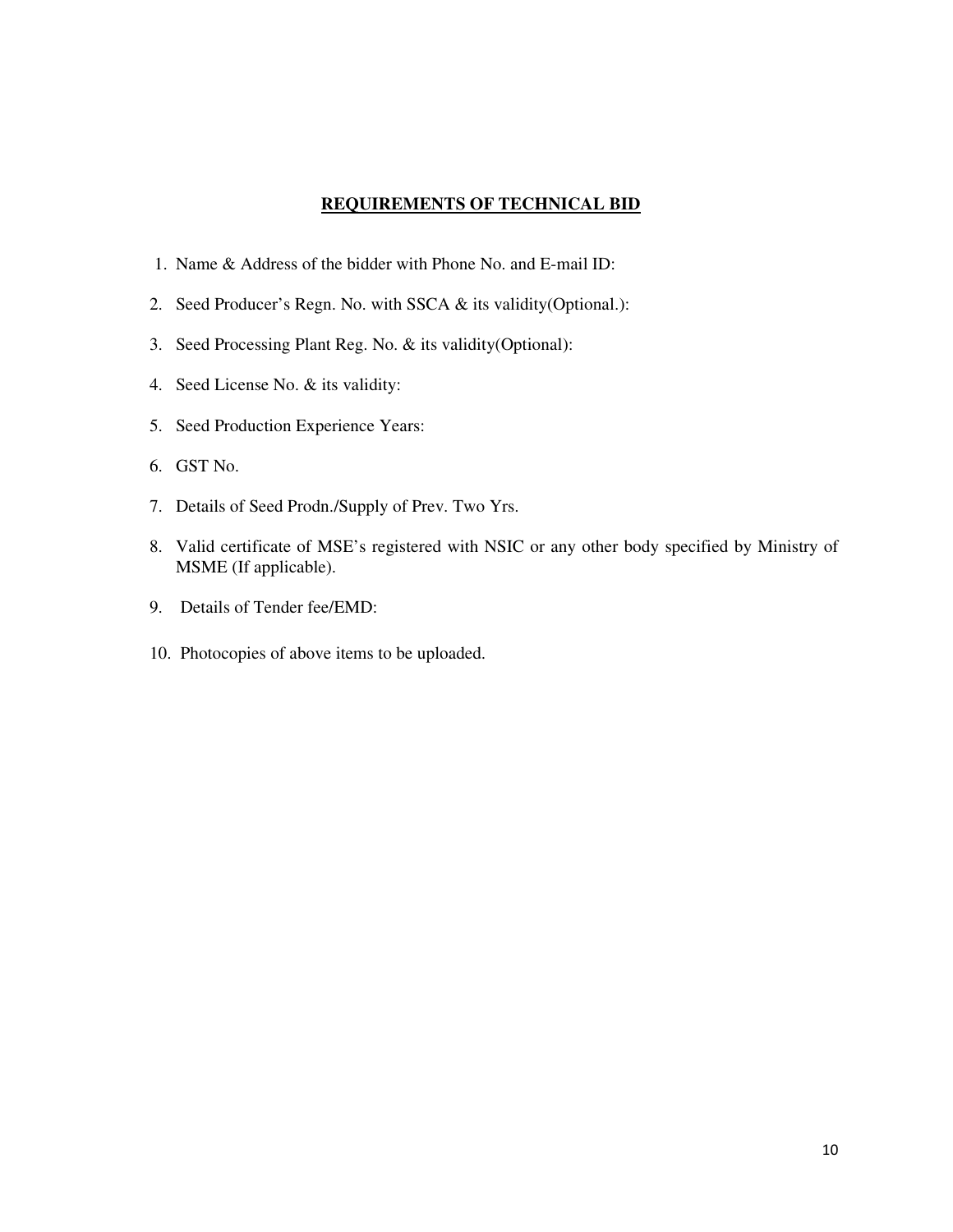#### **PRICE BID FORMAT (TO BE SUBMITTED IN FINANCIAL BID PART IN ONLINE FORM ONLY)**

| Sr.<br>No. | Crop    | Variety         | Class | Quantity<br>Offered<br>(Qtls.) | Location of the<br>stock/Godown | Rate Rs. per Quintal for final packed seed quantity<br>in NSC's Bag (standard size) when packing material<br>is provided by NSC. |                                                                                     |
|------------|---------|-----------------|-------|--------------------------------|---------------------------------|----------------------------------------------------------------------------------------------------------------------------------|-------------------------------------------------------------------------------------|
|            |         |                 |       |                                |                                 | Ex-Godown                                                                                                                        | FOR – Odisha (Delivery at<br>multilocations in different<br>blocks of Odisha state) |
|            |         | SUIN-3          | TL    |                                |                                 |                                                                                                                                  |                                                                                     |
|            |         | JRJ-610         | TL    |                                |                                 |                                                                                                                                  |                                                                                     |
|            |         | $K-12$          | TL    |                                |                                 |                                                                                                                                  |                                                                                     |
|            | Sunhemp | PAU-1691        | TL    |                                |                                 |                                                                                                                                  |                                                                                     |
|            |         | <b>Narendra</b> | TL    |                                |                                 |                                                                                                                                  |                                                                                     |
|            |         | Sanai - 1       |       |                                |                                 |                                                                                                                                  |                                                                                     |
|            |         | Sailesh         | TL    |                                |                                 |                                                                                                                                  |                                                                                     |